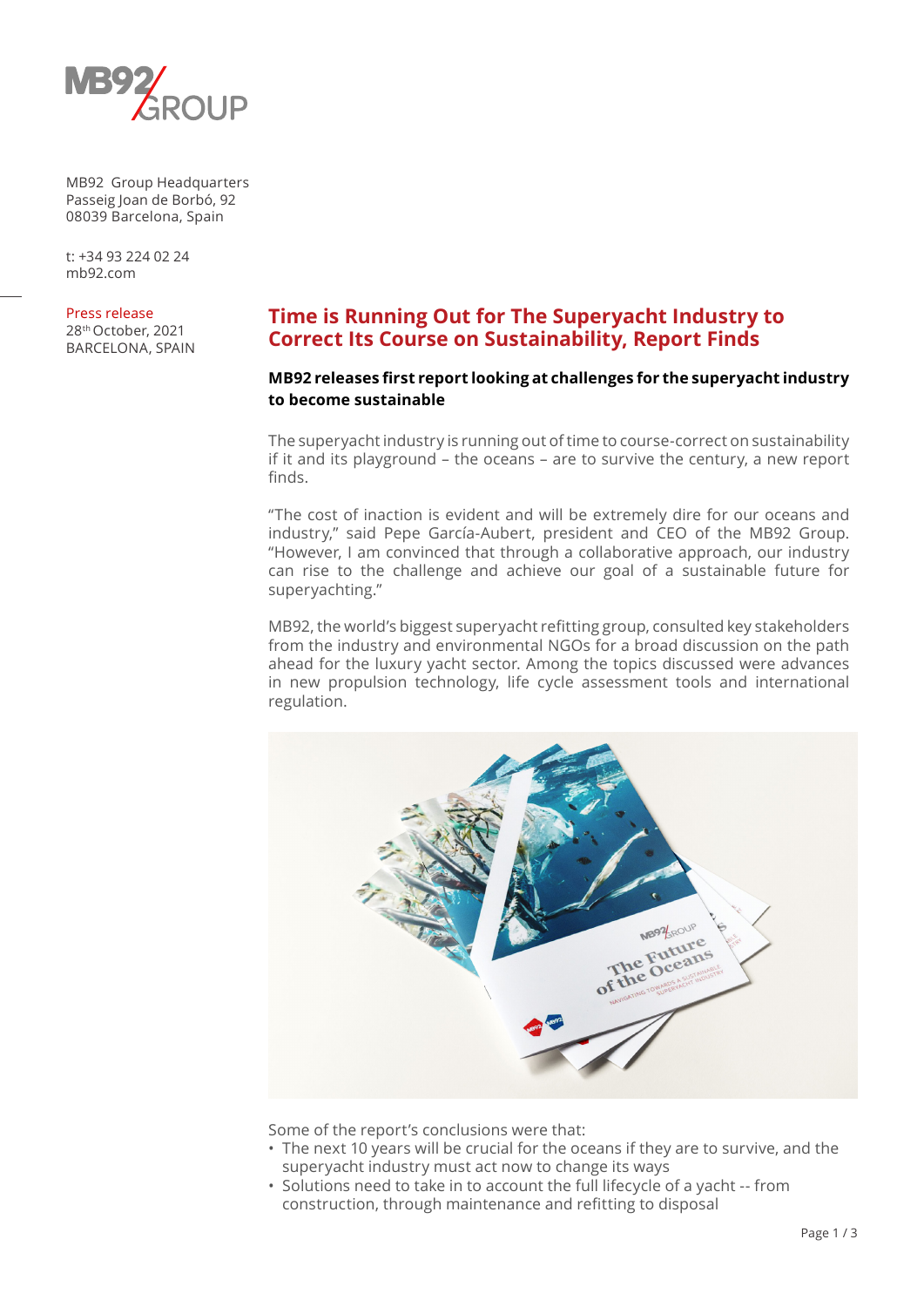

MB92 Group Headquarters Passeig Joan de Borbó, 92 08039 Barcelona, Spain

t: +34 93 224 02 24 mb92.com

#### Press release

28th October, 2021 BARCELONA, SPAIN

- Stakeholders can't afford to work in isolation and must collaborate with their supply chains in order to guarantee a lower carbon footprint
- The development of lifecycle assessment tools is essential to help owners, builders and refitters know how to make yachts more sustainable
- Reducing emissions from propulsion, such as the development of hydrogen fuel cell technology, are important but so too is technology that saves energy
- The sector can learn from other industries that are further along the sustainability road. Just as Formula 1's and Formula E's development have trickled down to street cars, the superyacht industry's innovations can do the same for the maritime sector

MB92, which announced its own five-year sustainability plan in 2021, is committed to assuming a leading role in this urgent industry transformation. Its shipyards are among a handful in the world that can offer all boats the possibility to plug into onshore power, eliminating the need for the use of a boat's diesel engines during the refitting process. In addition, all of the Barcelona shipyard's energy comes from renewable sources. The Group's policies to reduce emissions from paints are among the most advanced in the sector, hauling boats out of the water to avoid contaminating the sea and using technology to diffuse airborne paint particles.

**José Caireta, managing partner of Squircle Capital, owner of a majority stake in MB92, commented:** "As investors, our top priority is to tackle the sustainability challenge, whatever it takes, and we are proud to support MB92 on the path ahead. To us, sustainability is a never-ending journey and it is clear that the superyacht industry faces a turning point. We believe that MB92's ambition and courage to lead this transformation process can make a real difference."

**García-Aubert said:** "The next few years will be critical and will require many of us to move away from our comfort zones. At MB92, we have made our position very clear and are committed to moving forward. Despite these challenges, I am confident in our industry's ability to adapt and excited by the opportunities and innovations this will generate."

Joining Pepe García-Aubert in the discussion were Björn Berndt, head of project development at Lürssen, who is working on a project to develop a hydrogen fuel cell-powered yacht using methanol; Dr. Vienna Eleuteri, founder of the Water Revolution Foundation and developer of the Yacht Assessment Tool; Adrian Gahan, government affairs adviser at the Blue Marine Foundation and a former adviser to several Conservative MPs in the UK; Svein Stolpestad, vice president for strategy and sustainability at paintmaker Jotun which supplies about 25% of the paint used in the maritime sector; Stephanie Weel, head of operations at yacht management company Y.CO; and Albert Willemsen, environmental sustainability consultant at ICOMIA and an engineer with over 30 years' experience working in the aerospace, automotive and nautical sectors.